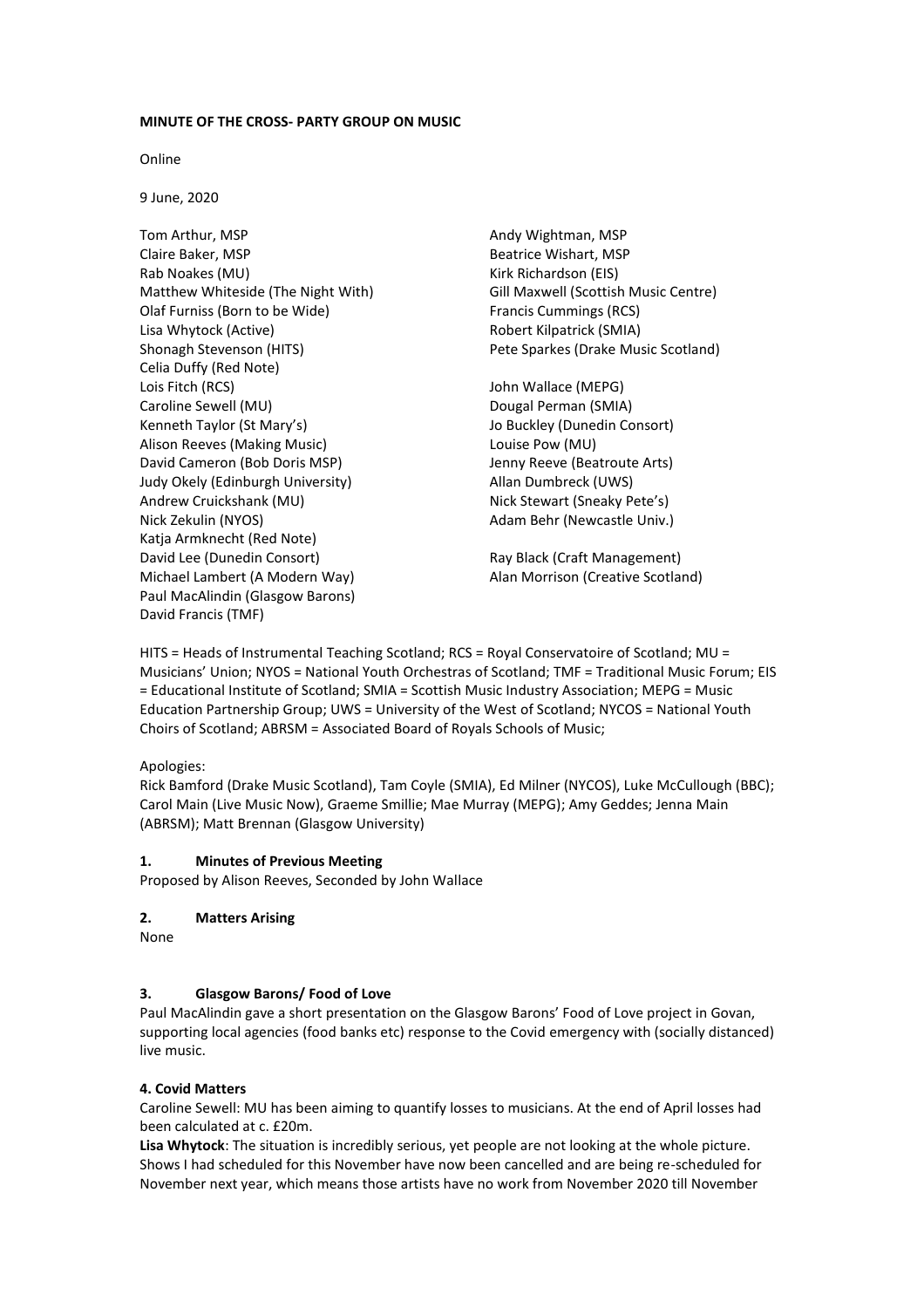2021. The real concern is that there are no new gigs in 2021. Venues and festivals are simply replicating their programme for this year. If you were busy with live gigs this year, you'll have shows next year. However, if you were taking time out to record an album, have a baby – whatever reason – there is no work available for you in 2021. We need to look at how we create new opportunities and new work for musicians when lockdown is eventually lifted.

On the international side, we have delivered an online version of The Visit, one of our Showcase export initiatives. Very positive: post-event survey revealed that 63% of attending promoters likely to book Scottish artists post-lockdown. 100% of the participating acts wanted digital showcasing to continue. 80% said it contributed to their sense of well-being and mental health during lockdown. We are setting up a project with 13 other international showcasing organisations called Global Music Match, which will share the social media fan-bases of 10 international acts. This is something that could be rolled out in other genres.

**Rab Noakes**: Has been through FEU and MU making the point to Ministers and civil servants that so many people do not qualify for government assistance. The main issue is getting support for them. Practical measures to help could include skills development – performing online (current practice is very variable in quality), which will help people to get some income, but in the meantime they need support now. Asked that the Chair might monitor those conversations happening with Government.

**Matthew Whiteside**: What has had little attention is the knock-on effect of the current situation on composers. Composers are currently working on commissions that they may have got, say, six months ago or just before the shut down. One of my concerns is whether people will still be commissioning in six months time. If concert programmes are pushed back a year, as Lisa was describing, will that have a knock-on for composers? There's also the question of the lack of PRS payments as composers' work isn't performed. My other issue is the unfairness of streaming payments. It's not something the Scottish Parliament can intervene on, but it's something that affects everyone in the music business. I would still advocate a user-centric approach where a listener's subscription is paid only to the artists they listen to. Royalties should also be paid to PPL as well as PRS and the labels. Would urge everyone to sign the MU's 'Fix Streaming' petition.

**Claire Baker, MSP**: Scotland hasn't gone for a sector-specific approach to support, unlike in Wales and London. Trying to find out if enough money is reaching the sector in Scotland through the general funds. Another issue is around the Route Map. It will be Phase 3 before even limited live performances will be allowed. MSPs are pushing for a more sector-specific route map with more detail. Over the next period we need to gather as much information as possible to allow us to think through solutions, and what support packages might look like. The music sector is likely to need support packages longer than other sectors. Finally, there is concern about how online performance can be monetised, given the amount of material that is being made available for free.

**Tom Arthur**: Packages of support are going to have to be 'second-wave resistant'. There will be very few people and businesses that will be able to survive two lockdowns.

**Andy Wightman, MSP**: The Economy Committee is conducting a rolling enquiry into the effects of Covid, so stats, perspectives, evidence should be sent to them. You can submit as many times as you like, and there is no deadline. The Committee has not had anything from the culture sector as a whole.

**Olaf Furniss**: Things that need to be addressed quickly are skills in performing without an audience, how to make online presentations look more professional, virtual touring. I would like to take issue with the music that is currently being played on Radio Scotland. I appreciate broadcasting is reserved, but would like to investigate whether there is a way in which Scottish acts can be prioritised, which would at least generate some kind of income through royalties. Also if the Scottish Government is commissioning music for public service advertising, for example, it would help to use Scottish musicians.

**TA**: the idea of using public procurement to support musicians is a strong one. I would like to pull together a lot of the material from this meeting into a letter to the Cabinet Secretary.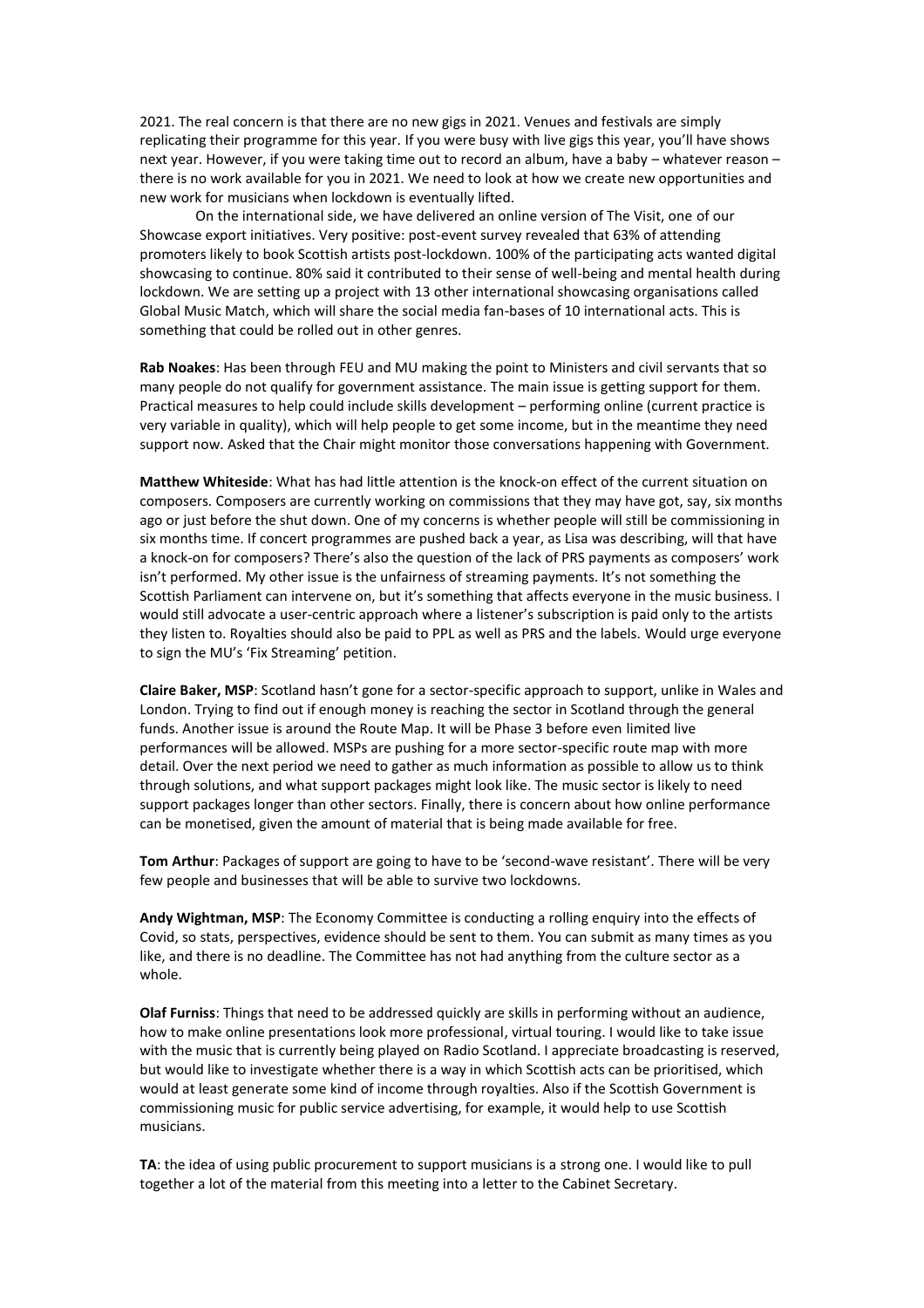**Dougal Perman**: The Visit was a very successful project, positive example of how a commercially led project can stimulate new business. Re music workforce falling through the gaps for support, SMIA has done some research and collected anecdotal evidence, and is about to do more. We'd appeal to people on the CPG and their networks to pass on information about individuals and businesses who are still lacking support. I have a lot of experience through Inner Ear on monetising online, live streaming events and creating high value production, and have been involved in discussions about new platforms and models for doing this effectively. Propose a round table discussion about this in future. Finally, the SMIA is about to embark on a strategy for diversifying the music industry's revenue models in Scotland. At the moment there's live performance, recording, licensing, and monetisation of an artist's brand. The industry has been so dependent on live revenue for the past twenty years that its disappearance is catastrophic. We've been considering how to make the industry more robust by shoring up the weaker parts of the ecosystem, but that's now crucial. We'll be looking to consult with people on that, and are happy to listen to any ideas.

**Ray Black**: Our clients have seen between 75 and 95% of their expected revenue disappear. Would like to pay credit to the government for some of their schemes which have been crucial in providing support. Music managers and musicians are looking at how we can get back to work, and some kind of recovery fund for the music business for musicians and their creative supply teams to enable them to get back to work.

**Alan Morrison**: Creative Scotland has been actively working with a lot of the people and projects already covered. One of the first things we did on lockdown was contact clients to see how funding could be re-purposed where necessary. We encouraged people to pay freelancers who had already been contracted, for example. One of the things we're seeing is that people are using the money saved by cancelling an event to commission musicians to create work that can then be programmed next year. The jazz festivals have been thinking along these lines. We've paid out just over 2,000 bursaries across all arts, including 550 music-related bursaries in a three week period.

The Open Fund is now more reoriented to research and development in the short term. We've been collecting data on furloughing, lost income, having weekly meetings with industry bodies, and CS chair and CEO have been meeting regularly with the Cabinet Secretary. At the moment no money has been put aside for culture in totality, never mind music. The case that we are making, having taken all this information from the last ten weeks into account, is for a package that's not just about short-term emergency funding but a commitment over at least two years that gives us a transition period into re-growth. The more information we have the better we can make the case to Government. It's the only way we can get out of this. We're looking at having only £7.5m in the Open Fund for all applications in every sector. That's Lottery money which has dropped at least 30% in the last few months. So we've got less money at a time when people are looking for more, when match funding is hard to come by. Our only way is to get a specific culture award from the Government.

**TA**: It's going to be important that we coordinate our actions with the Cross-Party Group on Culture and others. That will be an action point from this meeting.

**Allan Dumbreck**: We only have anecdotal evidence at the moment, but we have heard that almost all of our graduates who got jobs in the last 12 months have been furloughed or laid off, with no guarantees of being taken back. Within HE we're fortunate that we can operate online and will do so in the autumn. We're looking to extend the number of places, but are unclear about how people will take up opportunities. We're pushing accreditation of prior learning to encourage people to come into education.

**David Francis**: The Government's Economic Advisory Group is drawn from a very narrow representation of Scottish public and business life, with no representation from the creative industries, despite their value to the Scottish economy. Culture Counts has put in proposals to the Cabinet Secretary for a Creative and Culture Infrastructure Fund, emphasising venues, redeployment of creative practitioners into other areas of community life. There is no figure on that but worth noting that the Scottish Community Alliance has proposed a New Deal of £200 million for community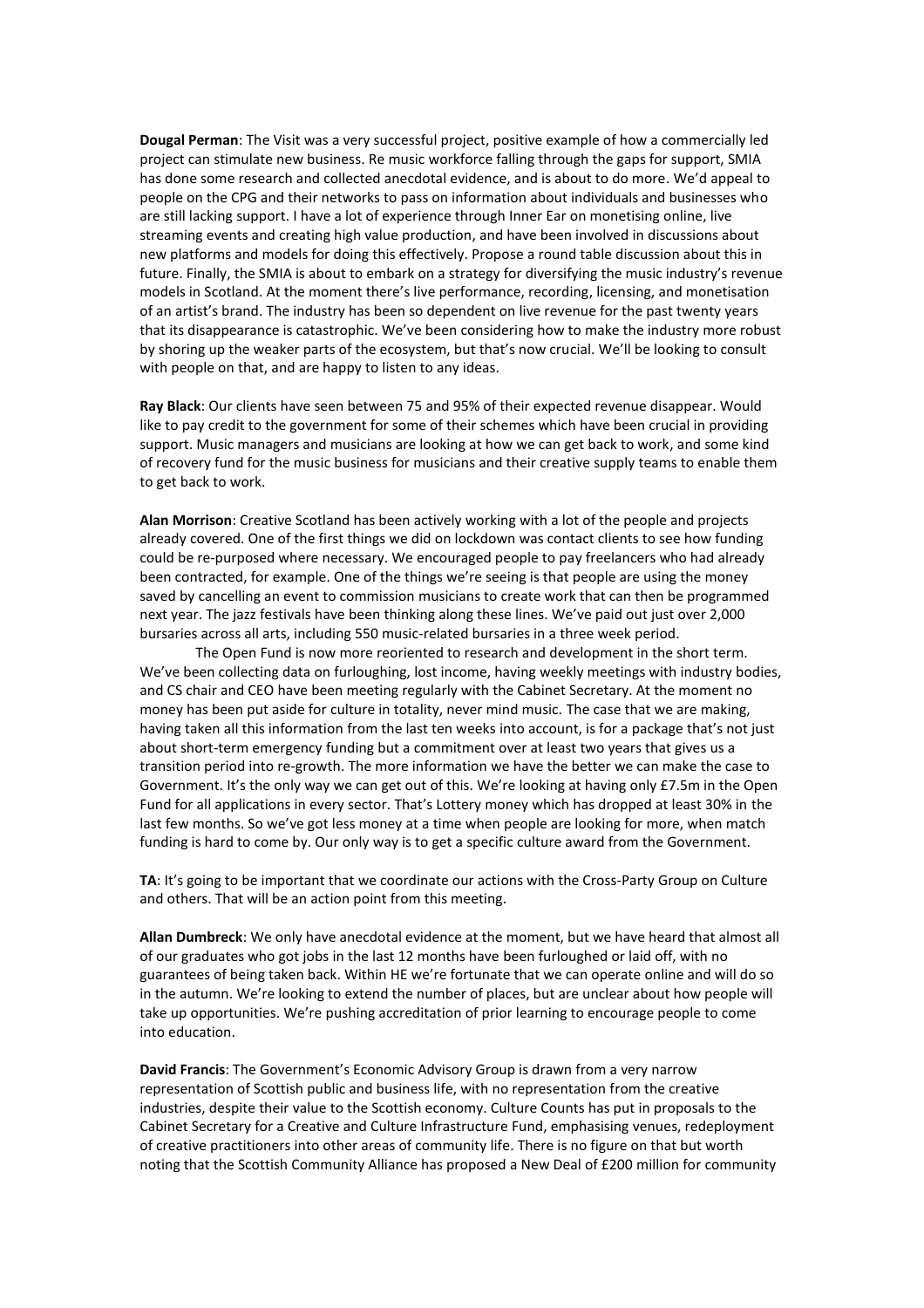resilience. The response has to come from the public sector, but there is a problem that the Scottish Government has no money of its own and will have to advocate to the government in Westminster.

**TA**: Agree that the 'New Deal' approach is the right one, not just because it's the right thing, but because an economic crisis can easily tip into a social and political crisis, which is a very real threat given the tensions in Western society at the moment. The Scottish fiscal framework was already under strain, and it is under review next year. But for any meaningful stimulus to be injected into the economy and for Barnett consequentials there needs to be more clarity over the UK government's intentions in the medium term.

**Michael Lambert**: Ray Black and I have been taking part in regular meetings with other music managers. Supporting artists keeps the other parts of the supply chain alive, and there is a worry that the entire ecosystem could collapse. A lot of people are not accessing the available support for various reasons, which is problematic in a sector which has 72% self-employment.

**CS**: We are heading for a cliff edge here. 20% of the people who responded to a recent MU poll felt that they would not be able to continue as professional musicians. 38% said they didn't qualify for either the Job Retention Scheme or SEISS, the self-employed support scheme. We're going to be one of the last industries to get back up and running, so the need for sector-specific support has never been more crucial.

**Alison Reeves**: Making Music has been moving a lot of amateur music-makers online, but digital literacy and digital inclusion is a real challenge. Choirs and orchestras are going to have to wait a long time to get back to normal.

**LW**: Has concerns about the lack of planning for the range of venues and festivals re-starting. Is there anyone in Scotland specifically looking at how events can restart in 2021? We need to be realistic about re-opening. It's likely that artists will have to do two shows a day, matinee and evening, and that still won't be enough in terms of revenue. It will need to be complemented by paid-for streaming if it can work financially, and the capacity for that needs to be supported. Investment in that would be worth it because streaming isn't going to go away. We're hoping to pilot virtual touring, working in partnership with venues that have mailing lists, who will have exclusive access to a virtual show via a code for one designated date only. Venues will retain 30% of revenue, with artists getting the rest. It'll be October 2021 before things get back to normal.

**CS**: The MU has been developing guidance, and would like to see the emergence of pop-up gigs and gigs in open spaces like car parks, pressing local authorities to provide the relevant permissions and licences.

**DP**: DF Concerts are working with Festivals Republic on feasibility of large festivals. It will be very difficult to have live events without distancing, but that has all kinds of policy implications. I have a blueprint for how large-scale streaming can work, in partnership with other organisations around Europe that's almost ready to go. Hybrid events are going to be the future, but the question is how to monetise that, especially for venues and promoters. Traditionally venues would have earned from the bar, but that obviously doesn't work for virtual. Agree that it will at least be a year before normality returns.

**David Lee**: In the classical sector there have been discussions about monetising which haven't really got anywhere. At Dunedin Consort we've been having direct communication with our audiences and supporters by phone, and few of them, who tend to be older, have engaged with our online content. A lot of them have said that they would be willing to come back to venues in the autumn, provided safeguards were in place. We do have summer concerts that haven't yet been cancelled, in France, and colleagues in Germany and Denmark have started putting on concerts. Maybe we're in danger of being too pessimistic.

**TA**: Historically plagues have two ends, a medical one and a social one, the latter when people decide they've had enough of restrictions and reassess their attitude to risk. Ultimately governments can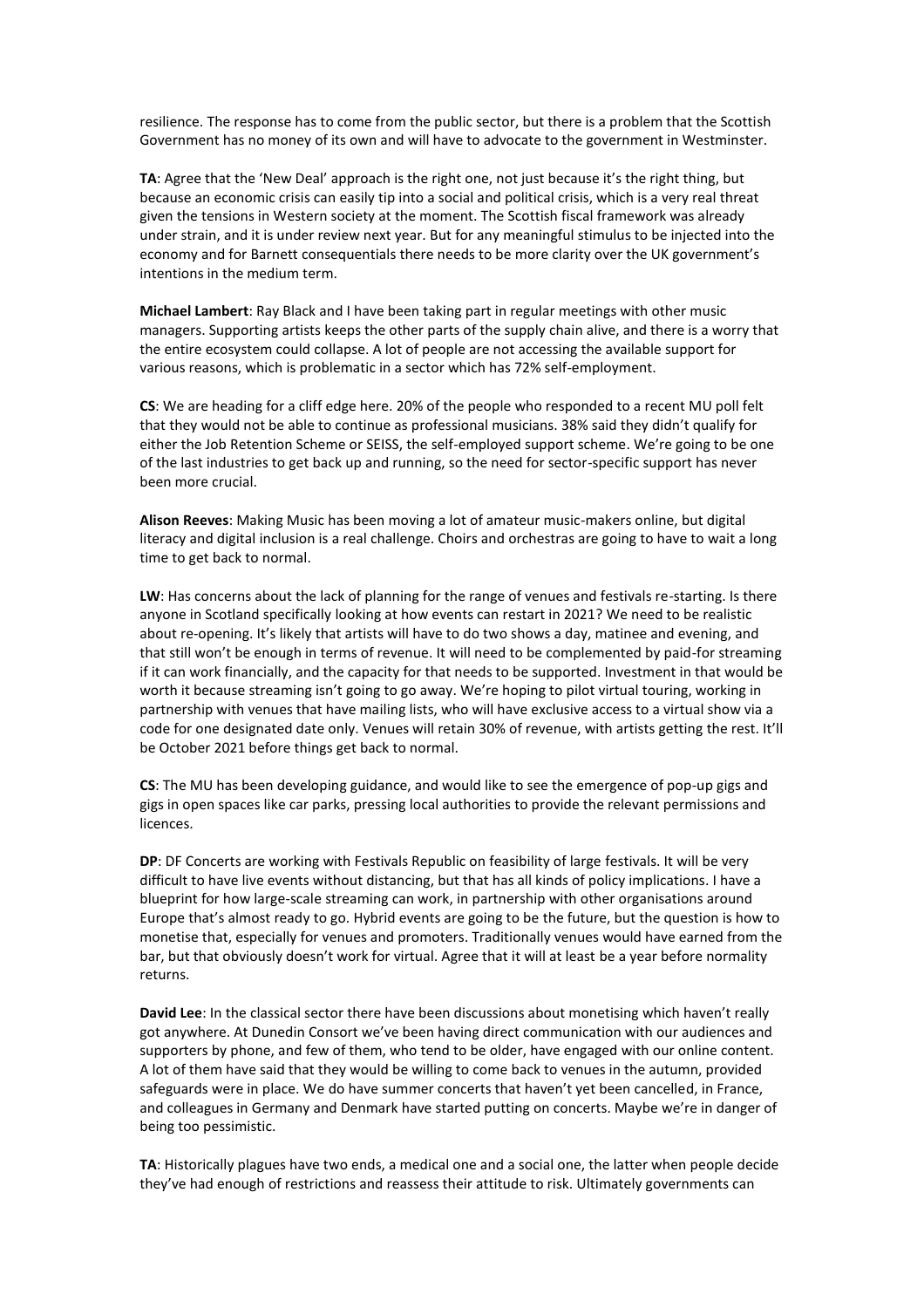only operate with the consent of the population. If it looks towards the end of the summer that a vaccine is imminent then people's attitudes might start to change. Having said that, my attitude is that public health and well-being has to come first, but it's not certain how the public at large will feel as time goes on. It's the uncertainty that is the worst part of it.

### **5. Music Education (Standing Item)**

**Shonagh Stevenson**: At the moment HITS is recommending continuing online learning from August. There has been a large shift in attitudes, and people have been looking for solutions. Nothing takes away from a one to one lesson, but we're encouraging people to embrace a new style of learning. RCS and Sistema have been quick off the mark. Local authorities are a bit more restricted (none of them allow Zoom, for example, and don't allow the video to be used on MS Teams), but in South Ayrshire we're enjoying something like 70% engagement with very positive reactions from the young people.

**John Wallace**: It's a multi-speed situation. Some areas like Western Isles and Highlands have been ahead of the game, and the likes of RCS, Sistema and Tinderbox have ironed out a lot of the problems on everyone else's behalf. MEPG has been busy with webinars, research and focus groups. We're looking at the possibilities of blended learning. The online experience is not going away, but will never really replace the live situation.

**OF**: Born to be Wide did a panel with Fèis Rois and Fèisean nan Gàidheal, and the work of these organisations in education is worth emphasising. They're like a Gaelic version of Sistema, and I'd like to have minuted the great work that they do.

FE and HE have a role to play in sustaining music industry talent. They should be bringing in all kinds of industry professionals to do guest lectures (and pay them).

I'd like to commend Creative Scotland for their support in helping us to adjust our programme. Their reaction has been very quick, and is really appreciated.

**Beatrice Wishart, MSP**: This has been a very useful and informative meeting. I'm on the Education and Skills Committee as well as the Culture Committee, and it's been good to hear about developments in music education.

**TA**: Looking forward to having you as a regular contributor to the group.

**AD**: We do have a network of guest lecturers that we bring in regularly, with a priority given to graduates of the university. Re: Zoom and security, we are in a similar boat, and are trialling MS Teams, which doesn't seem to be so user-friendly. We are pushing back modules which work best face-to-face to the second term to have a better chance of organising those. I can relate to the challenges for schools. I have class groups of 40 to 60 which will have to take place in lecture theatres with 200 seats to have any hope of distancing.

**Francis Cummings**: Not to have access to video is highly problematic. At the RCS we already had rigorous risk assessment in place for one-to-one lessons in particular and we have carried that approach to risk into our online work. It's really important that we don't lose ground at this stage, and that young people's pathways into HE are not restricted, so I hope that local authorities can find a reasonable and safe solution.

**Kirk Richardson**: Local authorities need to invest in the right equipment if (as I believe) online is here to stay. However, a lot of young people are experiencing barriers to accessing online lessons. Many don't have computers, only a phone, which maybe doesn't have enough memory or data to download a pdf or a backing track.

**ML**: Off the Record was intended to be an event, funded by YMI, which gives young people practical information about the music industry, and we're planning to put that online. We'd like to hear from people across the education sector.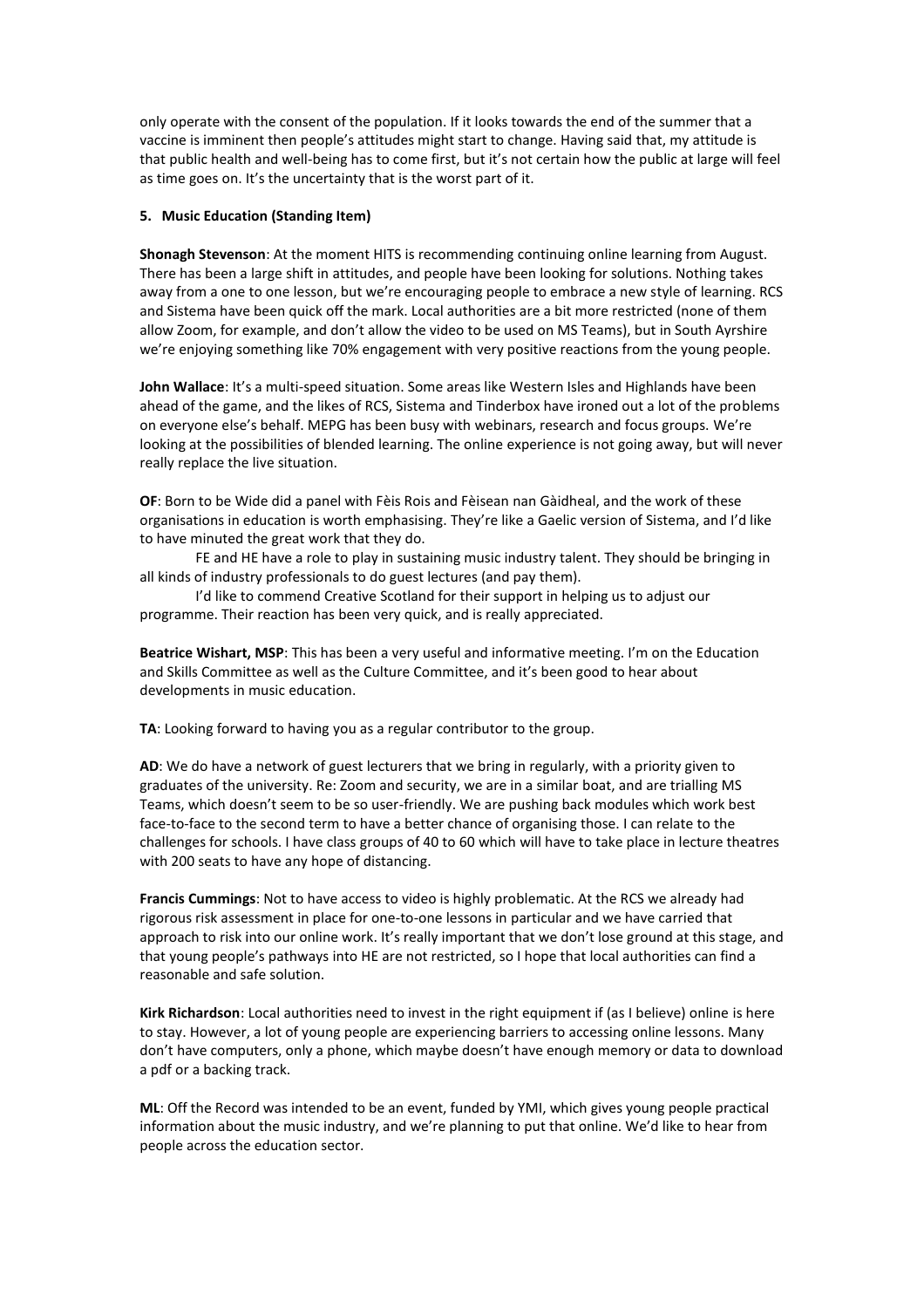**TA**: This may have been our first online meeting but probably one of our best. I am proposing to draft some correspondence to the Government, on the substantive items we've discussed this evening, the general Covid-related matters on live performance and touring, and music education. Is the group content with that?

### **6. Other Business**

**OF**: A lot of the issues for music and events also apply to tourism. Would someone with an interest in tourism be able to come and speak to the next meeting?

**TA**: Fergus Ewing is the current tourism minister, and it would be worth cc-ing him into any correspondence.

**AM**: Would like to minute something positive. The Edinburgh band Vistas' album is number one on the independent album charts, and the classical guitarist, Sean Shibe, was number one in the classical music charts. So while the outlook in general is bleak, Scottish musicians are doing well.

**Robert Kilpatrick**: The Scottish Album of the Year will be going ahead this year. £29,000 worth of prize money is available. It'll be a positive way to celebrate Scottish music this year.

**KR**: Could a letter go to Education Scotland about the video issue?

**TA**: No objection.

**AR:** Reminded the group about Make Music Day on June 21st, which will be entirely digital, with Scottish content from 2.30 to 3.30. Thanks to Creative Scotland

**TA**: Would like to commend MEPG for the Over the Rainbow project.

**JW**: Make Music day will also feature an ambitious project, a Symphony for a Thousand.

**TA**: Thanks to everyone for their attendance and contributions this evening.

**7. Date of Next Meeting** September 8, 2020

#### **ADDENDA: Links from Meeting Chat facility**

**Olaf Furniss: This discussion on streaming is the best one I have heard and covers pretty much every angle.<https://www.youtube.com/watch?v=1y0-p4ynKdc>**

**Matthew Whiteside: This is the [Fix Streaming] petition link as well [https://www.change.org/p/the-rt-hon-oliver-dowden-cbe-mp-secretary-of-state-for-digital](https://www.change.org/p/the-rt-hon-oliver-dowden-cbe-mp-secretary-of-state-for-digital-culture-media-and-sport-it-s-time-to-fixstreaming)[culture-media-and-sport-it-s-time-to-fixstreaming](https://www.change.org/p/the-rt-hon-oliver-dowden-cbe-mp-secretary-of-state-for-digital-culture-media-and-sport-it-s-time-to-fixstreaming)**

**Andy Wightman: You should find all details of Economy Committee Covid-19 inquiry here <https://www.parliament.scot/parliamentarybusiness/CurrentCommittees/114924.aspx>**

**Claire Baker: Similarly the Culture committee has a rolling inquiry into Covid - we have had some submissions from music sector but would be good to have more <https://www.parliament.scot/parliamentarybusiness/CurrentCommittees/115008.aspx>**

**David Francis: Virtual touring: Do the artists record one performance for distribution or do a separate performance for each venue?**